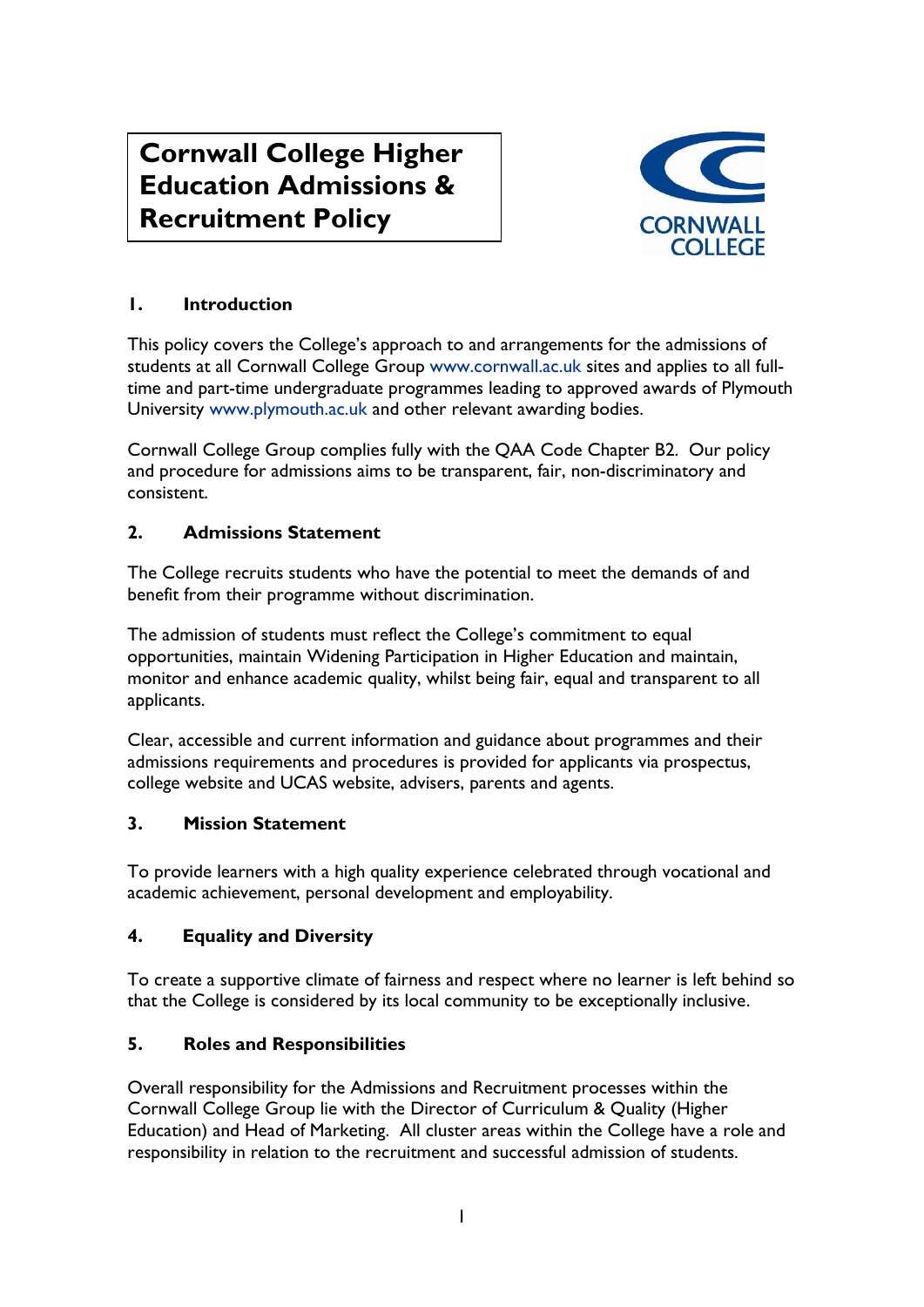Further detailed information outlined in the HE Admissions Procedure (held in HE Operations).

## **6. Promotion, Recruitment and Selection**

All University marketing materials including digital are kept updated and remain consistent at the time of publication. This is to keep all enquirers and applicants informed of current offerings and enabling them to make an informed decision when making a UCAS application.

#### *Application*

- Those applicants who are applying for full-time undergraduate courses will do so through UCAS (Universities and Colleges Admissions Service) [www.ucas.com](http://www.ucas.com/) excluding Certificate in Education and Postgraduate Certificate in Education courses.
- ii. The admission of applicants who are applying for part-time undergraduate courses will be the responsibility of each individual cluster and will use the Cornwall College Group hard copy application form/online application [www.cornwall.ac.uk](http://www.cornwall.ac.uk/) or [www.duchy.ac.uk](http://www.duchy.ac.uk/) or [www.bicton.ac.uk](http://www.bicton.ac.uk/)
- iii. The admission of applicants who are applying for end-on courses (Honours Degree top-up) will be required to use the Cornwall College Group internal Honours Degree top-up application form. This applies only to those progressing directly from a Plymouth University Partnership level 5 course (available from Admissions Officers on Duchy, Newquay, Camborne and Bicton site).
- **iv.** The admission of applicants who are applying for School of Education & Training (SET) courses (full and part-time) will be required to use the Cornwall College application form/online application [www.cornwall.ac.uk](http://www.cornwall.ac.uk/)

Details of all of the above processes can be found in the HE Admissions Procedure (held in HE Operations).

#### **7. Entry Criteria, Selection & Interviews** *Full-time and Part-time undergraduate programmes*

The College is committed to providing applicants with appropriate and timely information including the entry requirements, to support decision making and application. This information is presented consistently via the College prospectus, Cornwall College Group website [www.cornwall.ac.uk;](http://www.cornwall.ac.uk/) [www.duchy.ac.uk;](http://www.duchy.ac.uk/) [www.bicton.ac.uk](http://www.bicton.ac.uk/) and the UCAS website [www.ucas.com](http://www.ucas.com/)

i. The College will ensure that the standard tariff point score is set for entry onto all undergraduate courses in accordance with the Awarding Body Programme Specification. HE Admissions processing staff will work closely with Admissions Tutors to determine the eligibility of an applicant should the entry requirements be inappropriate or evidence not be available to support the application. No applicant should be eligible without confirmation of all entry requirements or a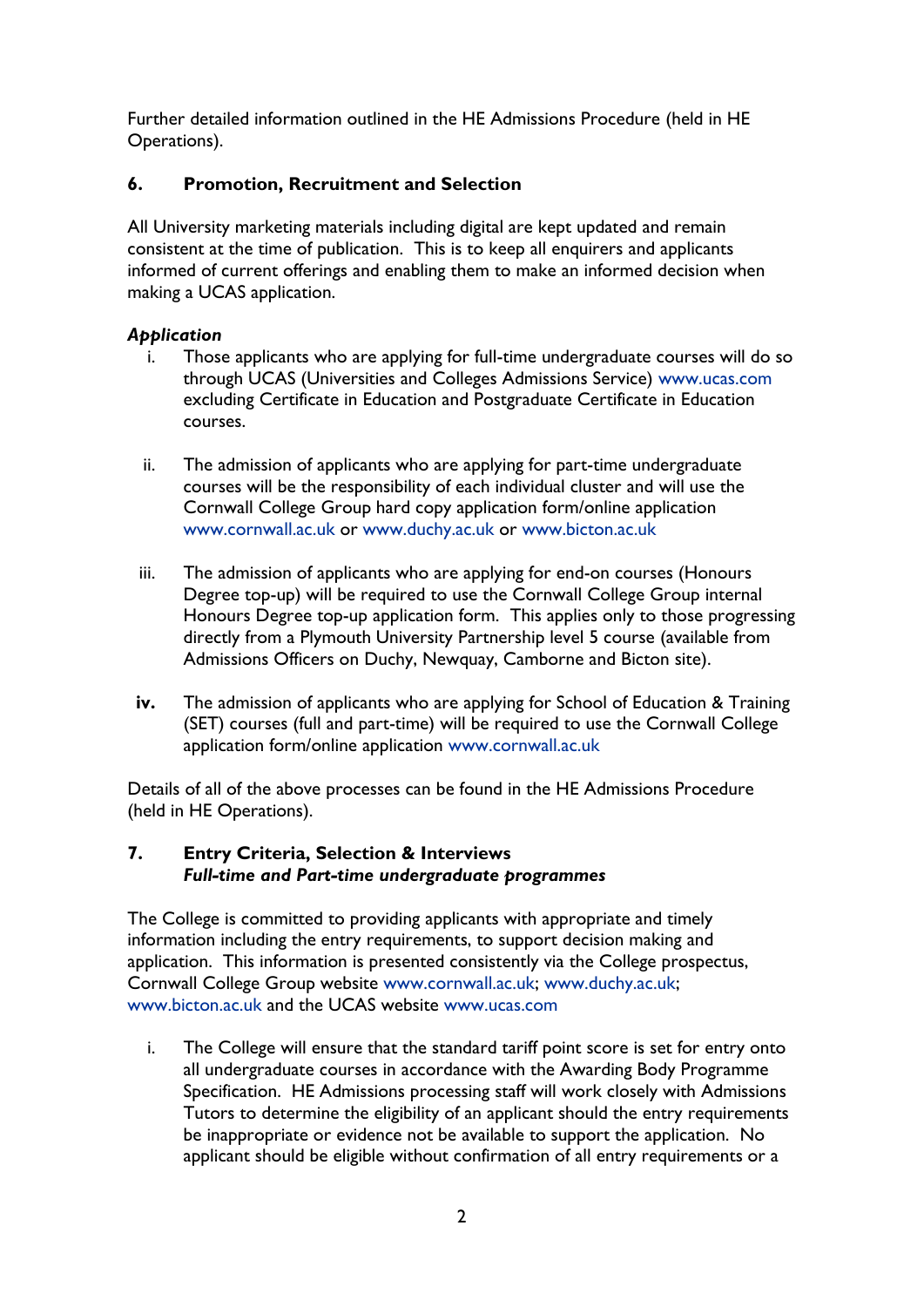written statement from the course co-ordinator explaining the reason for eligibility (this may relate to point iii below).

- ii. The College will look carefully at all qualifications provided on the application form in relation to the course specification. Applicants should be able to demonstrate a minimum of Level 2 in Literacy and Numeracy or equivalent, GCSE grade C. GCSE grade C in Science is also a requirement for some science/animal based courses. Most standard/specific qualifications i.e., GCE A/AS level, BTEC, Access to HE Diploma, Baccalaureate, NVQ, City & Guilds, most Level 3 and Advanced Diplomas, Scottish and Irish Highers amongst many others will be deemed appropriate for entry in accordance with entry requirement criteria evident within our advertising materials. Any other qualifications/appropriate work experience will be considered in collaboration with supporting evidence provided on the application. Individual unit grades may be taken into account.
- iii. Entry assignments may be set if an applicant does not meet the academic requirements and/or if their acquired qualifications are in a different subject area.
- iv. International qualifications will be assessed by the International Officer/HE Operations team using appropriate resources available i.e, UCAS International Qualifications documentation and NARIC database.
- v. It is not a requirement that all applicants to Cornwall College attend an interview however, the selection process for some courses may require an applicant to attend the College in order that they can demonstrate their skills and abilities. It will be the responsibility of the HE Admissions Tutors to ascertain as such. The Admissions Staff will ensure that all applicants will be given an opportunity to attend an interview and/or provided with information on open day events should they wish to visit the College and view facilities. Telephone/Email/Skype correspondence is preferable if an interview is not possible.
- vi. Key responsibility for assessing applicants is with the Admissions Tutors, who will make informed decisions as to the suitability and capability of an applicant to succeed on their chosen programme of study. Should the applicant not be able to attend the College for an interview, the Admissions Tutor will make contact with the applicant either via email/telephone/Skype.
- i. Auditions, portfolios and assessments may be required in order for the applicant to further support their application and evidence their capability of studying at Higher level.
- vii. Applicants applying to stage 3 degree top up courses will be required to successfully complete 120 level 5 credits (in an appropriate subject area) prior to enrolment. Some of the Colleges honours progression programmes will require differentiating entry grades which will be communicated to the applicant at the time of the offer.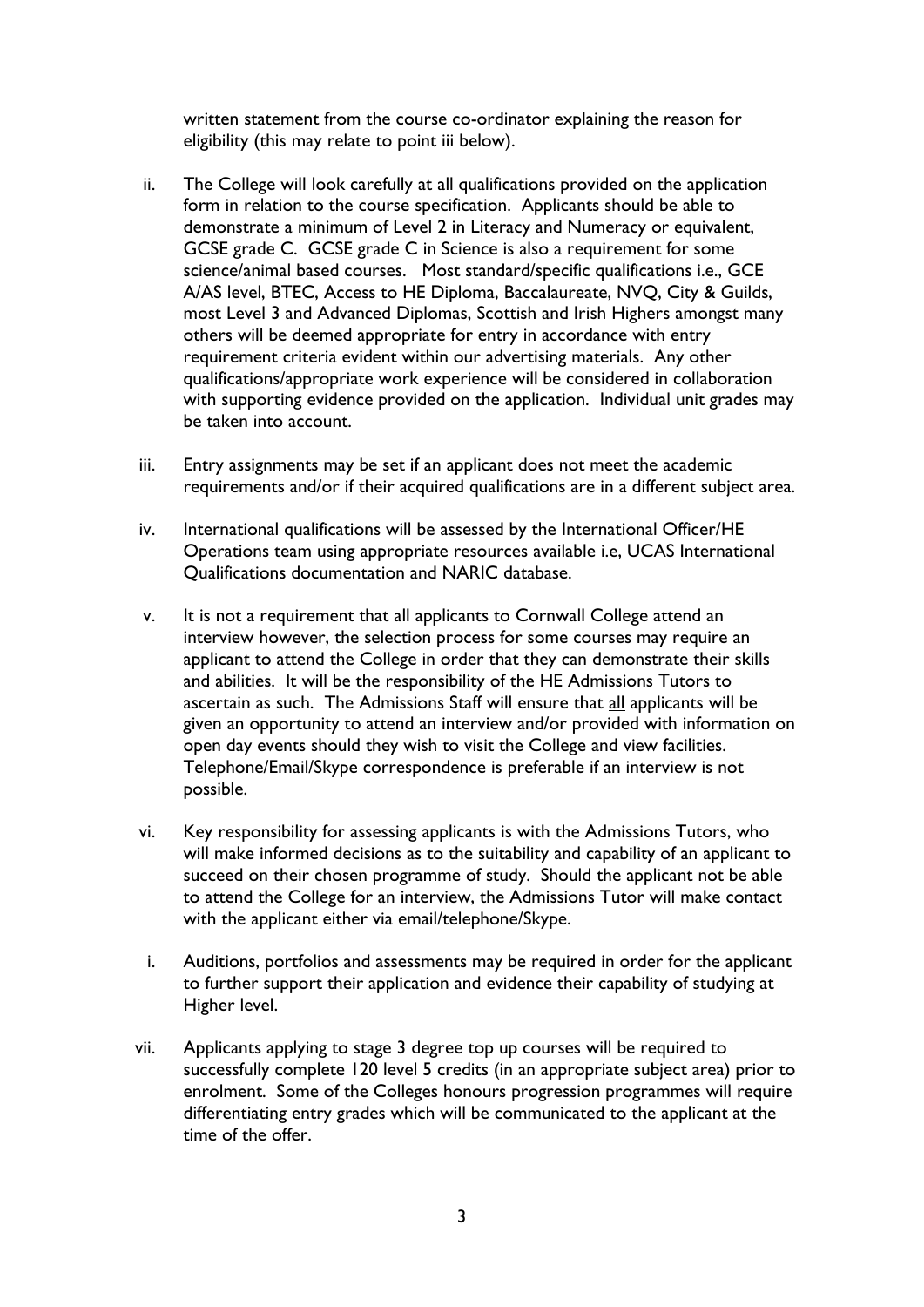ii. Applicants will receive decisions from the College via UCAS and communication from the College instructing them to check their TRACK accounts.

## **8. Reject Decisions**

Where a reject offer is processed, the College will assist the applicant with a satisfactory explanation and recommendation where necessary. Should the applicant wish to challenge this further, they must refer to the complaints and appeals procedure.

## **9. Deferred applications**

The College will initially contact the applicant at the beginning of the year and request confirmation of attendance in the following academic cycle. Whilst the College accepts deferred entry applications it cannot guarantee that a course will definitely run in the requested year of entry i.e, in the rare circumstances that a course is not viable to run due to low numbers. The College will however endeavour to find a suitable alternative.

## **10. Discontinued/Suspended Courses**

If the College has cause to discontinue/suspend a course, applicants will be notified as soon as it is practicable and if possible will offer an appropriate alternative.

## **11. Fraudulent Applications**

The Cornwall College Group is not prepared to admit applicants on the strength of information believed to be either fraudulent or plagiarised and reserves the right to reject or cancel an application under these circumstances. It is the applicants' responsibility to ensure that all information/evidence provided in support of their application is accurate and true.

## **12. Disclosures by an Applicant (criminal convictions)**

- i. The College will seek further clarification from an applicant who has declared they have an unspent criminal conviction. In such cases the applicant will be asked to undergo a risk assessment supported by the Senior Learning Adviser and relevant Admissions Tutor.
- ii. For some programmes, disclosure is required by law (spent and unspent), particularly for courses in health and related areas, social work, teaching or working with children.
- iii. If it is ascertained at any time during the application process that the applicant has an unspent criminal conviction and they have not declared this on their application form, the College will take the matter forward.

## **13. Disability, Learning Difficulty or Long Term Health Conditions**

i. The Cornwall College Group encourages and welcomes applicants declaring disabilities/learning difficulties/long term health conditions. It is advisable that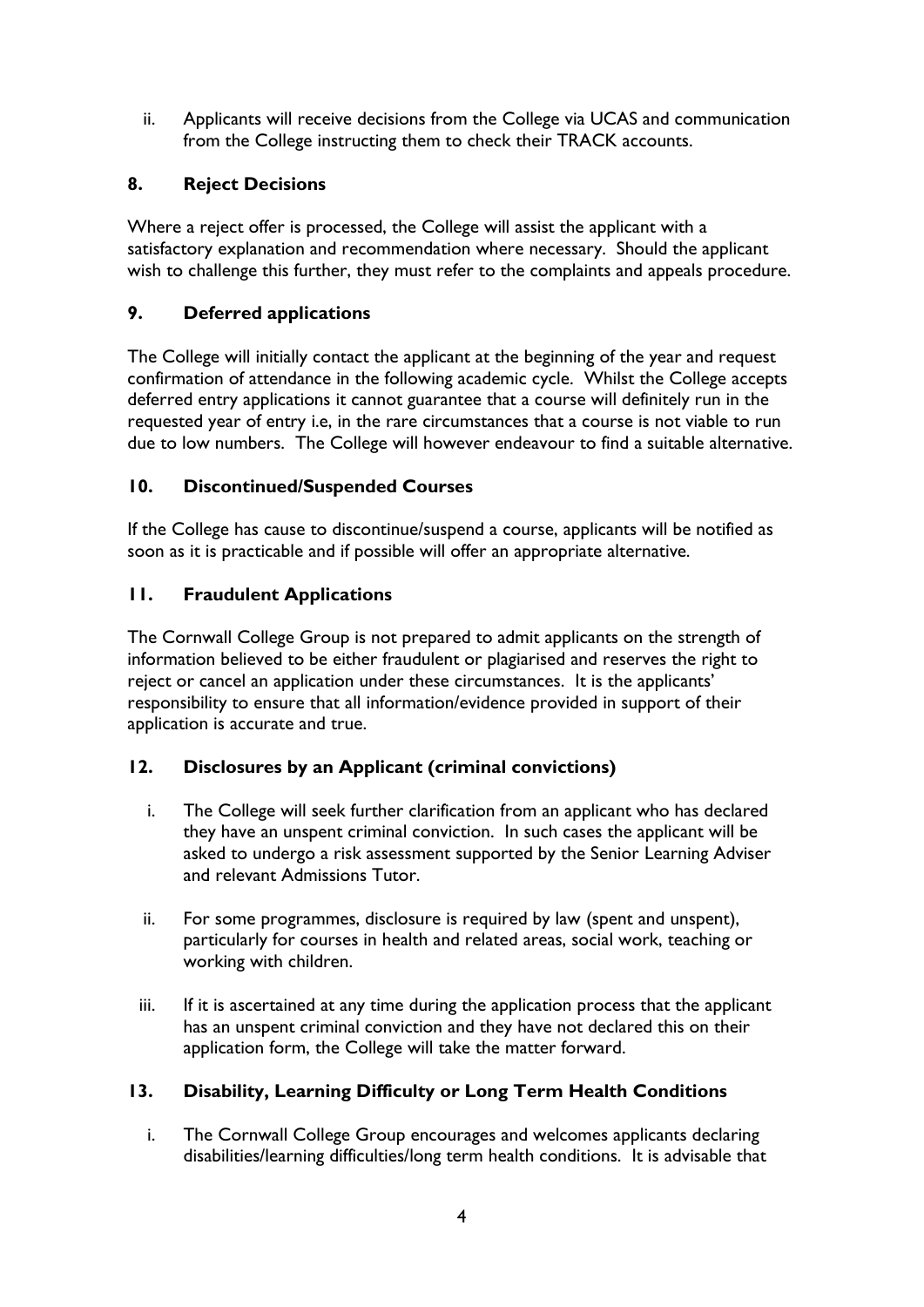applicants make the College aware on their application in order that support arrangements can be put into place when attending any of the campus sites.

ii. The HE Learning Support Lead will establish the nature of the disability and put into place the requirements of the applicant to maintain and enhance their learning experience with Cornwall College.

## **14. Admission of Minors (under 18)**

- i. Applications to all programmes will be assessed using the standard entry criteria applicable to each programme irrespective of the applicants' age on entry.
- ii. The College operates a duty of care policy to all our students and therefore in the case of any student joining our institution before their  $18<sup>th</sup>$  birthday this duty is enhanced. The College has a responsibility to safeguard and promote the welfare of under 18s and therefore applicants must provide details of parental/guardian approval prior to joining the College.
- iii. Applicants will be made aware that there may be limitations for them whilst studying at University under the age of 18.

## **15. Mature Applications (over 21)**

The Cornwall College Group values the contribution that mature students make to our learning environment. Whilst we welcome mature applicants that have a relevant qualification i.e,, Access to HE or any other appropriate level 3 qualification for entry onto our programmes we will also consider those without qualifications based on interview and appropriate work experience who are able to demonstrate they are capable of studying at level 4. The Admissions Tutor will use their discretion to make a final decision.

#### **16. Overseas Applicants**

See EU and Non EU Applicants Procedure/Policy (currently under development)

#### **17. Admissions Staff Training & Development**

Training events are attended on an annual basis by the HE Admissions Manager who will then be responsible for disseminating any relevant findings to appropriate admissions staff within The Cornwall College Group.

Specific training will be provided upon request.

#### **18. APL**

i. The Cornwall College Group encourages learners to apply for Accreditation of Prior Learning (APEL or APCL) as part of its widening participation policy, including entry from non-traditional routes. This may include previous academic study or relevant work experience. Regulations for this procedure are governed by Plymouth University [www.plymouth.ac.uk](http://www.plymouth.ac.uk/)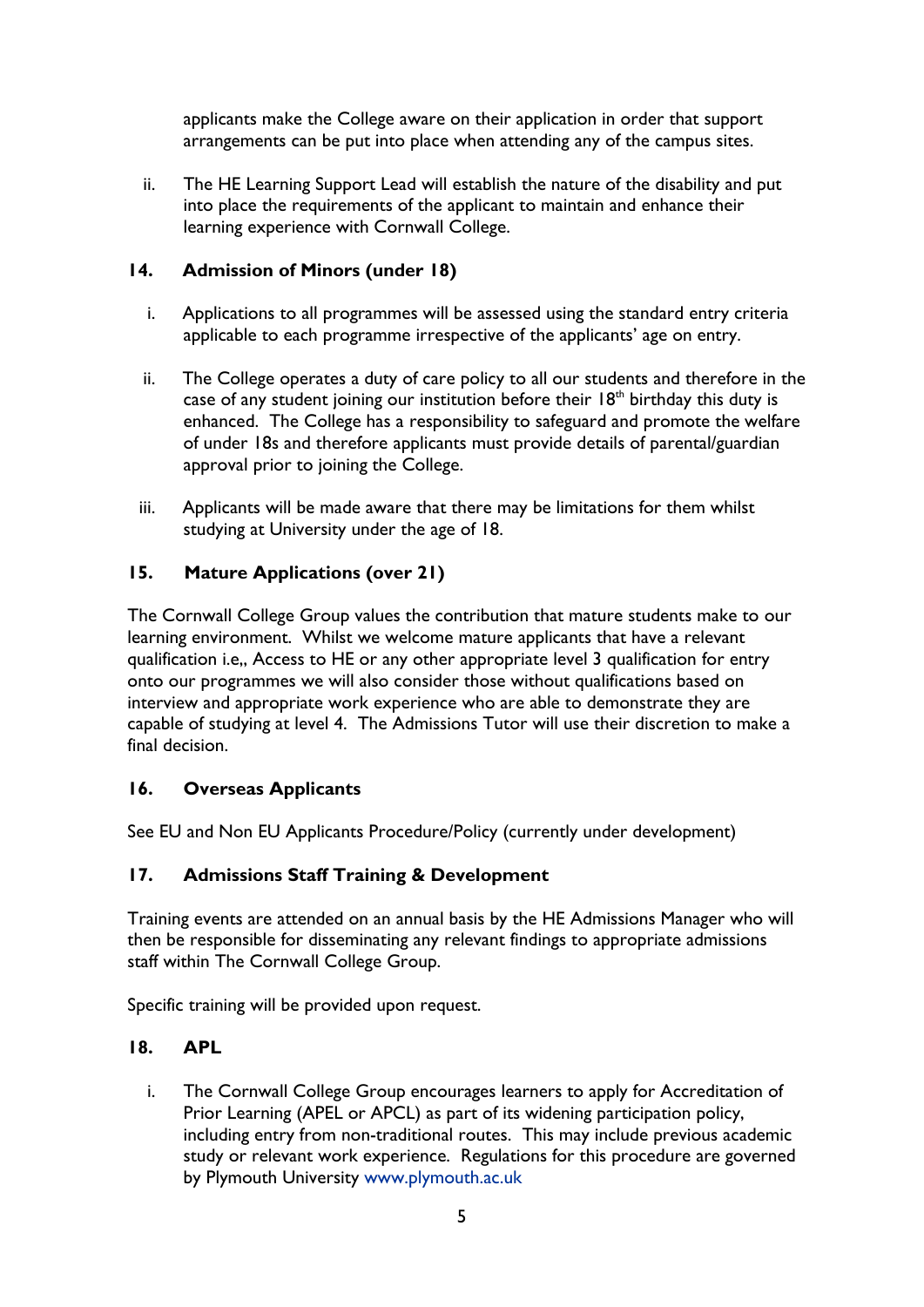ii. Applicants wishing to enter stage 2 of a Foundation Degree/HND/BSc-BA programme will be assessed on their level 4 performance and suitability for the new programme, an APL mapping exercise will be carried out by the Admissions Tutor to establish eligibility.

## **19. End of Year Confirmation of Results**

Any applicants who narrowly fail to meet their conditions for entry will be re-assessed and subject to availability may still be offered a place on their chosen course. An alternative course choice may also be offered as a substitute should the failure to meet conditions for the initial chosen programme of study not be appropriate. The Cornwall College Group reserves the right to make the decision based on grades obtained.

#### **20. Late Applications & Clearing**

- i. The Cornwall College Group will consider all late applications made after  $30<sup>th</sup>$ June in any one academic year subject to the suitability of the applicant and availability of places.
- ii. At Clearing, The Cornwall College Group stipulates a minimum level of acceptance that all staff should adhere to and in preparation for and during clearing and confirmation the College criteria for selection may be adjusted to suit the College and departmental requirements.
- iii. Applications processed via the clearing period will seek to match applicants to their chosen course to suit their qualifications/experience. Such advice will be provided by experienced staff within Cornwall College.

#### **21. Joining Instructions**

The Cornwall College Group will endeavour to ensure joining instructions are available to all applicants at the earliest opportunity and will be sent out once the final UF confirmation status is available.

## **22. Complaints & Appeals**

#### *Complaints*

All applications dealt with by The Cornwall College Group are done so in a fair and transparent way.

Should a situation arise whereby an applicant feels they have not been treated courteously or fairly in any way, or that an unfair decision has been made against and relating to their application, then we would advise that they detail this in writing and send to the HE Admissions Manager in the first instance.

The applicant, upon receipt, will receive acknowledgement whilst the matter is reviewed and investigated. The applicant will then be notified of the outcome within 14 days.

If the applicant is not satisfied with the response they can refer to it to the Director of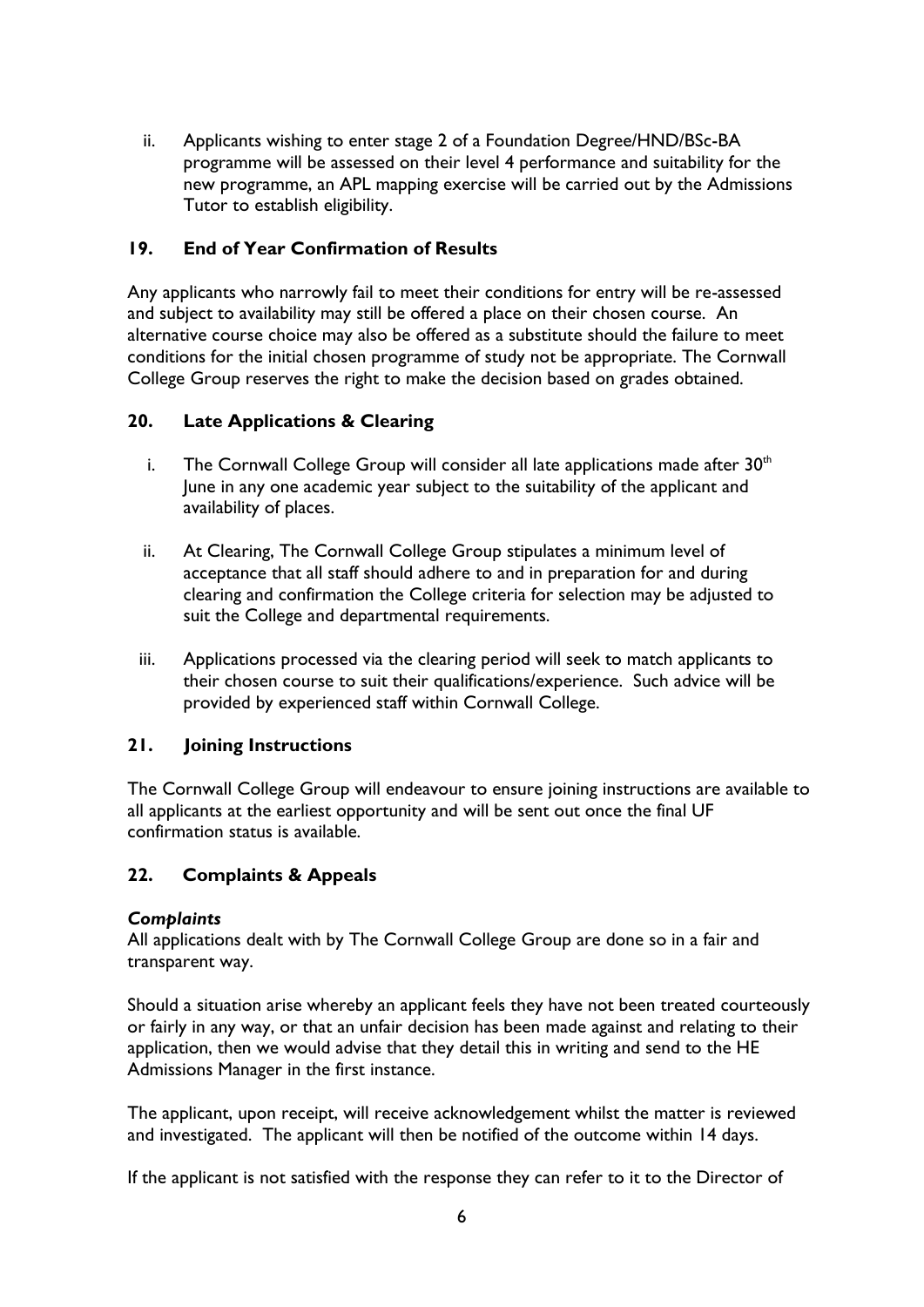Higher Education who will make a final decision.

## *Appeals*

The College will accept an appeal against an admissions decision if the applicant can demonstrate and provide evidence that prejudice or bias, in relation to equality and diversity issues has influenced an outcome or where evidence can be provided that procedural irregularities have occurred.

Appeals will not be accepted against an academic judgement.

Requests for appeals must be put into writing to the Corporate HE Admissions Manager within 14 working days of confirmation of the application decision. The College will review the appeal within a reasonable time scale.

The College will reserve the right to uphold an original admission decision.

The College reserves the right to exclude a candidate who is considered on justifiable grounds to be unsuitable for a place on a particular programme according to individual circumstances.

## **23. Disclosure**

It is the responsibility of the applicant to provide accurate data at the time of application and to disclose anything which may influence an admission decision. Failure to disclose information which would have been influential in the decision making process may lead to an offer being retracted.

#### **24. Mitigating Circumstances**

The College recognises that some applicants may have faced individual circumstances which have affected their capability to meet the entry requirements as stated in their offer. These circumstances may include illness, serious personal/family issues, relevant teaching issues i.e, where a teacher may have been absent for a significant amount of time. The applicant will be assessed on an individual basis and also be expected to provide written evidence to support their plea, submission of which does not guarantee admission.

#### **25. Fee Assessments**

Tuition fees are made publicly available via The Cornwall College Group advertising materials and upon request. Fees are set by individual institutions and approved by OFFA. Fee caps can then be submitted to the Student Loan Company in order that student finance applications can be assessed appropriately. Student Finance England regulations determine between 'old' and 'new' students which assists the College in charging the correct fee to the student.

Fee amendments will be considered if an applicant can demonstrate through APL procedure that they have already met the learning outcomes of a particular module/s.

#### **26. Data Protection**